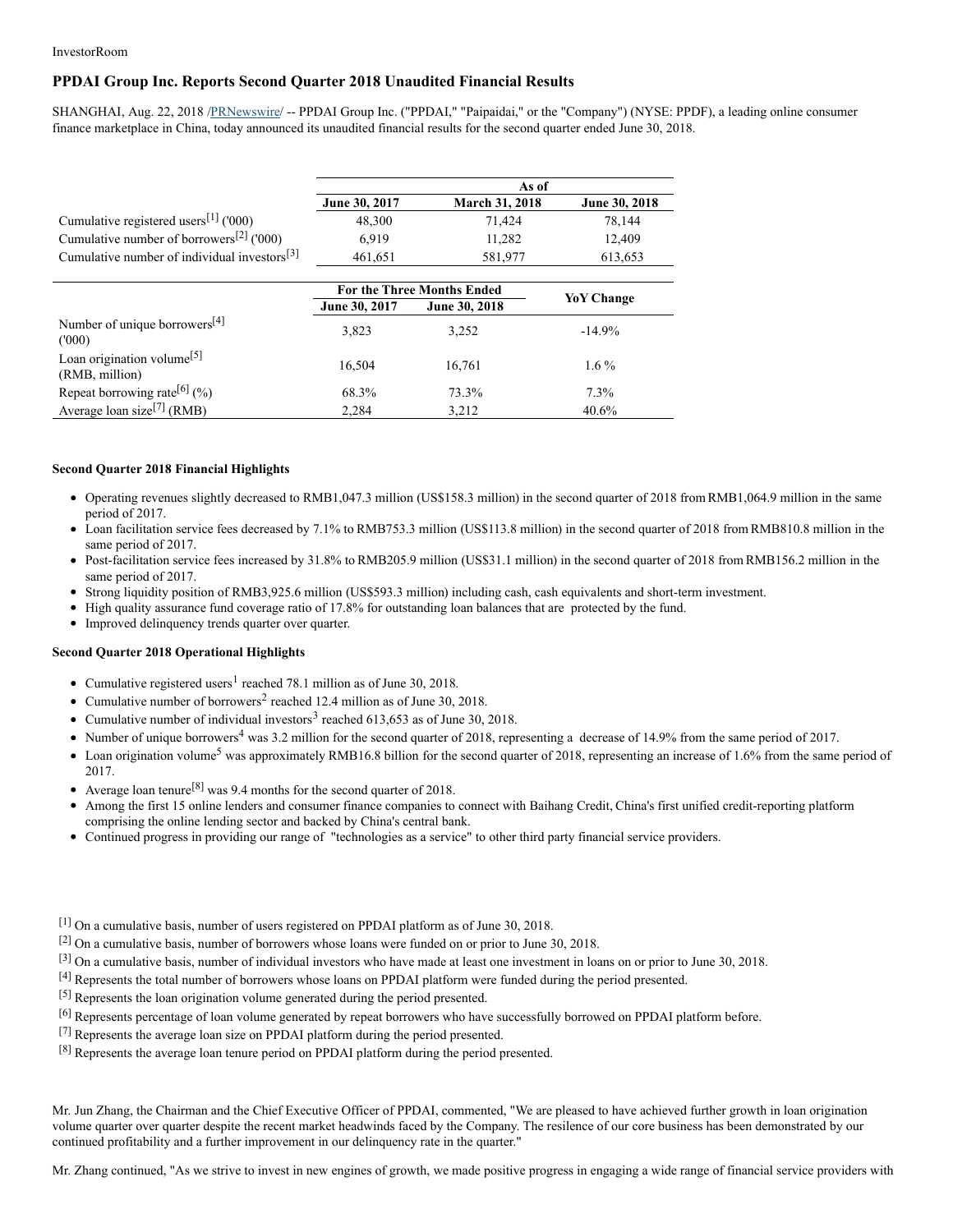our "technologies as a service" offerings. The external acceptance of our financial technologies reinforces our leading-edge innovation and core capabilities. As a pioneer and industry leader, we are very proud to be among the first to be aligned with Baihang Credit, which further recognizes our industry leadership position. We remain focused on capturing the tremendous long-term growth opportunities in our industry, while maintaining compliance with regulations as they evolve.

"The industry has lately been going through significant change. We believe a strengthened regulatory framework and industry consolidation will benefit the industry's long-term growth and sustainability. As an industry leader with the longest operating history and strong proprietary technologies and core capabilities, we are confident in our ability to meet upcoming P2P registration and well positioned for future growth," concluded Mr. Zhang.

Mr. Simon Ho, the Chief Financial Officer of PPDAI, added, "During the quarter, we continued to improve our operating leverage by increasing efficiencies and maintained non-GAAP operating margin at a healthy level of 46.0%. Regulatory uncertainty and the exit of smaller players has led investors to grow more cautious, which, in additional to delays in the registration process, has caused us to temper our outlook for loan origination volume for 2018. The fundamentals of our business model remain intact as clearly evidenced by our continued profitability and strong balance sheet. Notably, we had approximately RMB3.9 billion of cash and short-term liquidity, and our quality assurance fund remain sufficiently funded and the total balance of the fund is approximatelyRMB3.6 billion, equivalent to 17.8% of the total outstanding loans protected by the fund. We don't have concerns for liquidity on our plarform due to our unique funding structure and relatively short loan tenor."

### **Second Quarter 2018 Financial Results**

**Operating revenues** for the second quarter of 2018 slightly decreased to RMB1,047.3 million (US\$158.3 million) from RMB1,064.9 million in the same period of 2017, primarily due to lower average transaction fee rate for the quarter. As a result of the adoption of the ASC 606 effective January 1, 2018, revenue is generally recognized earlier in the life of the contract as there is no contingency revenue cap under the new standard. For the three months ended June 30, 2018, the impact of applying the new revenue standard resulted in an increase of approximately RMB160.3 million (US\$24.2 million) in revenues.

*Loan facilitation service fees* decreased by 7.1% to RMB753.3 million (US\$113.8 million) for the second quarter of 2018 from RMB810.8 million in the same period of 2017, primarily due to lower average transaction fee rate in the second quarter of 2018.<sup>[9]</sup> The average rate of transaction fees charged to borrowers was 6.31% in the period, compared to 6.32% in the first quarter of 2018 and 6.83% in the second quarter of 2017. Loan collection fees of RMB72.7 million (US\$11.0 million) have been allocated from other revenue to loan facilitation services fees related to the adoption of ACS 606 effective January 1, 2018.

*Post-facilitation service fees* increased by 31.8% to RMB205.9 million (US\$31.1 million) for the second quarter of 2018 from RMB156.2 million in the same period of 2017, due to the rolling impact of deferred transaction fees and the adoption of ASC 606 effective January 1, 2018. Loan collection fees of RMB26.3 million (US\$4.0 million) have been allocated from other revenue to post facilitation service fees related to the adoption of ASC 606.

*Other revenue* decreased by 9.9% to RMB88.2 million (US\$13.3 million) for the second quarter of 2018 from RMB97.9 million in the same period of 2017, primarily due to the adoption of ASC 606, effective January 1, 2018, offset by an increase in management fees from investment programs that invest in loans protected by the quality assurance fund.

*Net interest income and loan provision losses*for the second quarter of 2018 was a gain of RMB12.5 million (US\$1.9 million), compared to a gain of RMB1.0 million in the same period of 2017, mainly due to the increased number of trusts established for the purpose of serving institutional investors.

**Origination and servicing expenses** increased by 13.3% to RMB234.7 million (US\$35.5 million) for the second quarter of 2018 from RMB207.0 million in the same period of 2017, primarily due to an increase in fees paid to third-party providers for loan collection and technology services.

**Sales and marketing expenses** increased by 3.8% to RMB194.3 million (US\$29.4 million) for the second quarter of 2018 from RMB187.2 million in the same period of 2017, primarily due to the increase in expenses associated with online customer acquisition and brand enhancement.

**General and administrative expenses** increased by 38.7% to RMB161.5 million (US\$24.4 million) for the second quarter of 2018 from RMB116.5 million in the same period of 2017, primarily due to the increase in research and development cost. General and administrative expenses for the period included sharebased compensation of RMB17.8 million (US\$2.7 million).

**Operating income** decreased by 15.5% to RMB469.3 million (US\$70.9 million) for the second quarter of 2018 from RMB555.3 million in the same period of 2017.

**Non-GAAP adjusted operating income** , which excludes share-based compensation expenses before tax, was RMB487.1 million (US\$73.6 million) for the second quarter of 2018, representing a decrease of 12.3% from RMB555.3 million in the same period of 2017.

**Other income** was RMB296.5 million (US\$44.8 million) for the second quarter of 2018, compared with RMB193.2 million in the same period of 2017. Other income primarily consisted of a gain of RMB151.1 million (US\$22.8 million) from the quality assurance fund resulting from the increase in loans facilitated on the Company's platform that are protected by the quality assurance fund, a gain of RMB196.5 million (US\$29.7 million) from fair value change of financial guarantee derivatives due to an improvement in the expected default rate for loans invested by outstanding investment programs protected by the investor reserve funds, offset by a realized loss of RMB101.9 million (US\$15.4 million) from financial guarantee derivatives due to the amount of investment programs maturing during the period. The Company re-evaluates the fair value of outstanding financial guarantee derivatives at each balance sheet date to reflect the views of market participants on the expected default rate based on the latest market changes. For the second quarter of 2018, RMB14.3 billion of loans facilitated on the Company's platform were protected by the quality assurance fund.

**Income tax expenses** were RMB158.0 million (US\$23.9 million) for the second quarter of 2018, compared with RMB116.7 million in the same period of 2017 due to the higher effective tax rate adopted for a software subsidiary which was established in the second half of 2017.

**Net profit** decreased by 3.8% to RMB607.8 million (US\$91.8 million) for the second quarter of 2018 from RMB631.8 million in the same period of 2017.

**Net profit attributable to ordinary shareholders of the Company** was RMB606.6 million (US\$91.7 million) for the second quarter of 2018, compared with net loss attributable to ordinary shareholders of RMB122.8 million in the same period of 2017 due to the accretion losses on the Company's Series A, B and C preferred shares in the second quarter of 2017.

As of June 30, 2018, the Company had cash and cash equivalents of RMB2,485.1 million (US\$375.6 million) and short-term investments mainly in wealth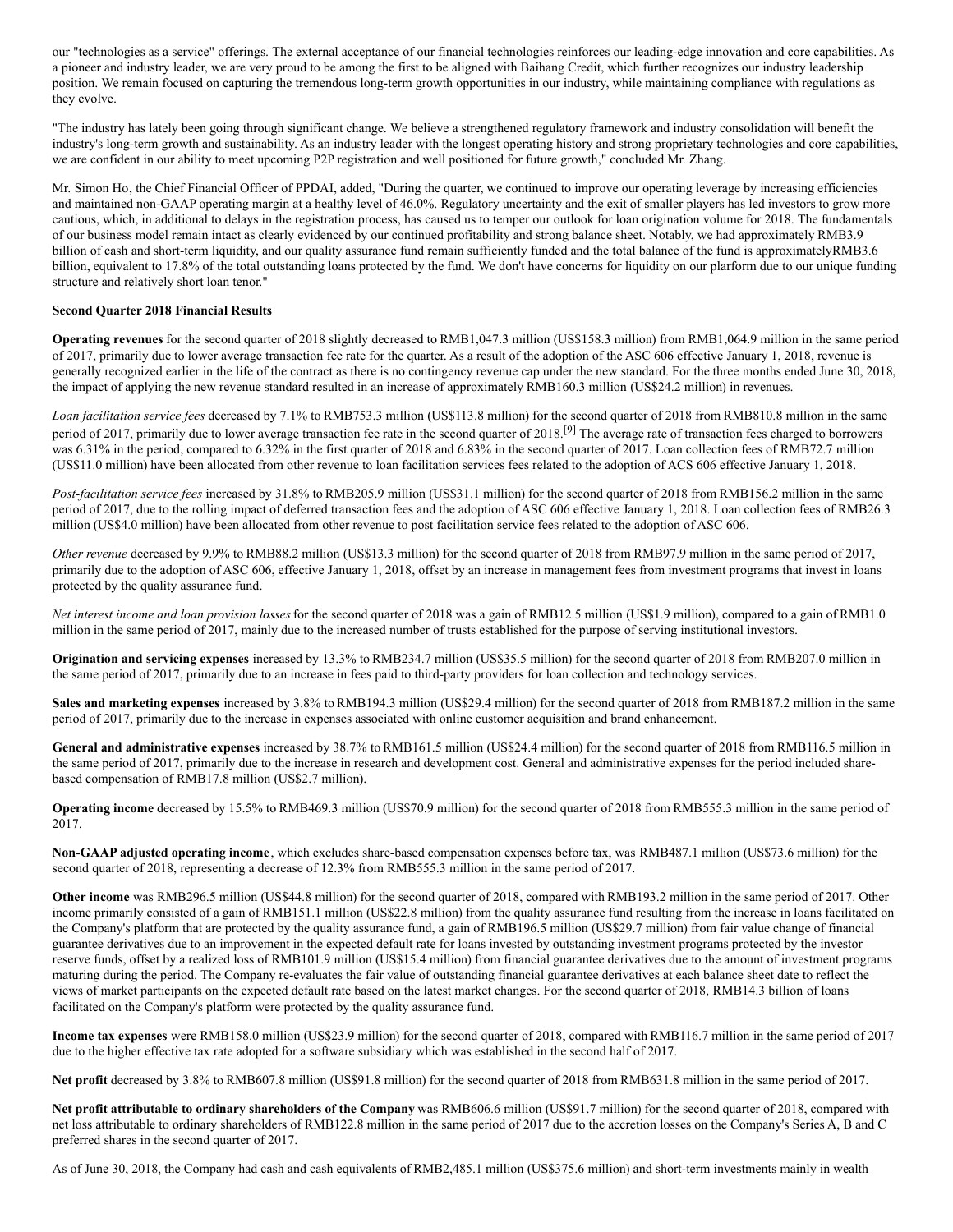#### management products of RMB1,440.5 million (US\$217.7 million).

The total balance of the quality assurance fund, which includes restricted cash ofRMB1,564.8 million (US\$236.5 million) and the quality assurance fund receivable of RMB2,043.4 million (US\$308.8 million), was equivalent to 17.8% of the total outstanding loans protected by the quality assurance fund.

<sup>[9]</sup> Beginning in the second quarter 2018, the calculation of average transaction fee rate excludes loans originated on PPDAI's platform where transaction fees are not applicable.

The following table provides the delinquency rates for all outstanding loans on the Company's platform as of the respective dates indicated.

|                    | $15 - 29$ | 30-59    | 60-89    | 90-119 days | 120-149 days | 150-179 days |
|--------------------|-----------|----------|----------|-------------|--------------|--------------|
| As of              | days      | days     | days     |             |              |              |
| March 31, 2015     | 0.79%     | 1.75%    | $1.10\%$ | 1.01%       | 0.87%        | 0.67%        |
| June 30, 2015      | $0.88\%$  | 1.06%    | 0.67%    | 0.54%       | 0.89%        | 0.67%        |
| September 30, 2015 | $0.67\%$  | $0.89\%$ | 0.61%    | 0.54%       | $0.44\%$     | 0.35%        |
| December 31, 2015  | $0.80\%$  | $0.93\%$ | 0.51%    | 0.49%       | $0.39\%$     | $0.32\%$     |
| March 31, 2016     | 0.62%     | $0.93\%$ | 0.72%    | 0.61%       | 0.48%        | $0.32\%$     |
| June 30, 2016      | 0.82%     | 1.01%    | 0.63%    | 0.43%       | 0.47%        | $0.44\%$     |
| September 30, 2016 | $0.83\%$  | $1.11\%$ | $0.80\%$ | 0.63%       | 0.49%        | $0.39\%$     |
| December 31, 2016  | $0.63\%$  | 0.91%    | 0.75%    | 0.79%       | $0.69\%$     | 0.57%        |
| March 31, 2017     | $0.57\%$  | 0.95%    | 0.79%    | $0.59\%$    | 0.54%        | 0.51%        |
| June 30, 2017      | 0.86%     | $1.11\%$ | $0.79\%$ | 0.51%       | $0.55\%$     | 0.52%        |
| September 30, 2017 | $0.89\%$  | 1.40%    | 1.15%    | $1.02\%$    | 0.79%        | 0.60%        |
| December 31, 2017  | 2.27%     | 2.21%    | 1.72%    | 1.63%       | 1.36%        | 1.20%        |
| March 31, 2018     | 0.87%     | $2.11\%$ | 2.43%    | 3.83%       | 2.29%        | 1.89%        |
| June 30, 2018      | 0.83%     | 1.21%    | 1.05%    | 0.98%       | 1.60%        | 2.03%        |

The following chart and table display the historical cumulative 30-day plus past due delinquency rates by loan origination vintage for all continuing loan products facilitated through the Company's online marketplace.

[Click](https://photos.prnasia.com/prnh/20180822/2218290-1) here to view the chart.

#### **Month on Book**

| <b>Vintage</b> | 2nd      | 3rd   | 4 <sup>th</sup> | 5 <sup>th</sup> | 6 <sup>th</sup> | 7th                      | gth      | <b>gth</b> | 10 <sup>th</sup> | 11 <sup>th</sup> | $12^{th}$ |
|----------------|----------|-------|-----------------|-----------------|-----------------|--------------------------|----------|------------|------------------|------------------|-----------|
| 2015Q1         | 1.95%    | 2.75% | 3.46%           | 3.98%           | 4.36%           | 4.58%                    | 4.67%    | 4.69%      | 4.73%            | 4.76%            | 4.74%     |
| 2015Q2         | 1.74%    | 2.66% | 3.38%           | 3.75%           | 4.02%           | 4.15%                    | 4.30%    | 4.38%      | 4.45%            | 4.46%            | 4.46%     |
| 2015Q3         | 1.46%    | 2.13% | 2.70%           | 3.15%           | 3.47%           | 3.68%                    | $3.77\%$ | 3.85%      | 3.93%            | $4.01\%$         | 4.02%     |
| 2015Q4         | 1.54%    | 2.27% | 2.88%           | 3.17%           | $3.53\%$        | $3.77\%$                 | 3.97%    | 4.12%      | 4.26%            | 4.32%            | 4.33%     |
| 2016Q1         | $1.00\%$ | 1.57% | $2.21\%$        | 2.82%           | 3.33%           | $3.77\%$                 | 4.09%    | 4.33%      | 4.45%            | 4.57%            | 4.59%     |
| 2016Q2         | 1.75%    | 2.49% | 3.21%           | $3.77\%$        | 4.17%           | 4.39%                    | 4.59%    | 4.76%      | 4.88%            | 4.94%            | 4.96%     |
| 2016Q3         | $1.67\%$ | 2.45% | 2.96%           | 3.47%           | 3.87%           | $4.11\%$                 | 4.27%    | $4.44\%$   | 4.59%            | 4.70%            | 4.77%     |
| 201604         | 1.29%    | 2.07% | 2.66%           | 3.15%           | 3.59%           | 3.97%                    | $4.32\%$ | 4.62%      | 4.88%            | 5.07%            | 5.18%     |
| 2017Q1         | 1.20%    | 2.01% | 2.68%           | $3.32\%$        | 3.87%           | 4.33%                    | 4.68%    | 4.98%      | 5.33%            | $5.61\%$         | 5.80%     |
| 201702         | 1.72%    | 2.89% | 3.81%           | 4.55%           | 5.14%           | 5.78%                    | 6.32%    | 6.79%      | $7.05\%$         | 7.19%            | 7.24%     |
| 2017Q3         | 1.82%    | 2.93% | 4.08%           | 5.16%           | 6.13%           | 6.64%                    | 6.88%    | 7.04%      |                  |                  |           |
| 2017Q4         | $2.51\%$ | 4.12% | 5.16%           | 5.68%           | 5.97%           | $\overline{\phantom{0}}$ |          |            |                  |                  |           |
| 2018O1         | 1.35%    | 2.18% |                 |                 |                 |                          |          |            |                  |                  |           |

#### **Changes in Board of Directors**

The Board of Directors of the Company (the "Board") has approved the appointment of Mr. Kai Deng as a member of the Board and a member of the compensation committee of the Board, effective immediately. Mr. Nanpeng Shen will step down from the Board with immediate effect.

Mr. Kai Deng is an associate with Sequoia Capital China and focuses on financial services and other TMT sector investments. Prior to joining Sequoia in 2015, Mr. Deng served as a consultant and a manager at Ernst & Young from 2007 to 2014. Mr. Deng received his bachelor's degree in Accounting from Peking University and is also a member of the Chinese Institute of Certified Public Accounts.

### **Conference Call**

The Company's management will host an earnings conference call at 8:00 AM U.S. Eastern Time on August 22, 2018 (8:00 PM Beijing/Hong Kong time on August 22, 2018).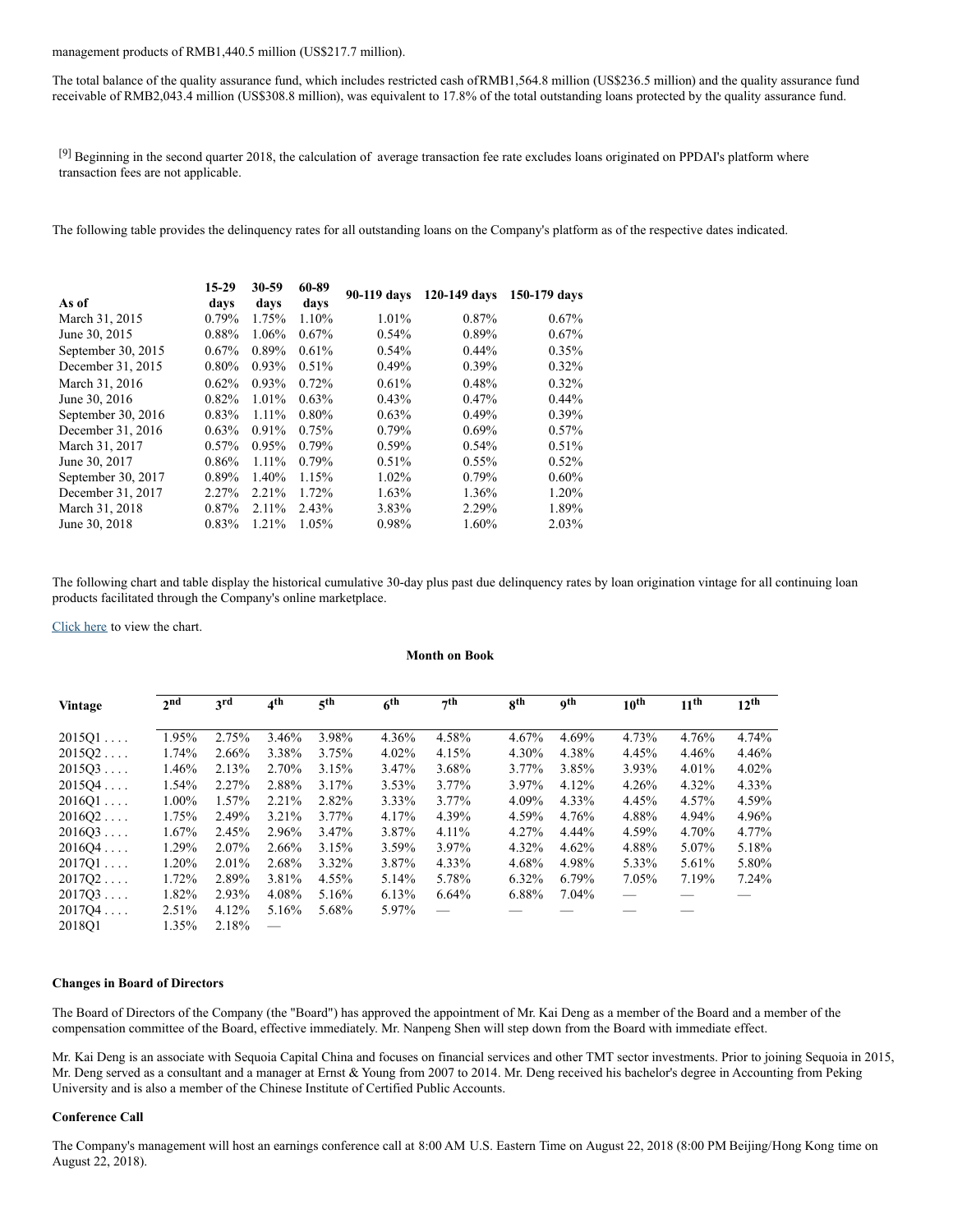| United States (toll free): | 1-888-346-8982 |
|----------------------------|----------------|
| International:             | 1-412-902-4272 |
| Hong Kong (toll free):     | 800-905-945    |
| Hong Kong:                 | 852-3018-4992  |
| China:                     | 400-120-1203   |

Participants should dial-in at least 5 minutes before the scheduled start time and ask to be connected to the call for "PPDAI Group."

Additionally, a live and archived webcast of the conference call will be available on the Company's investor relations website at [http://ir.ppdai.com](http://ir.ppdai.com/).

A replay of the conference call will be accessible approximately one hour after the conclusion of the live call until August 29, 2018, by dialing the following telephone numbers:

| United States (toll free): | 1-877-344-7529 |
|----------------------------|----------------|
| International:             | 1-412-317-0088 |
| Replay Access Code:        | 10122845       |

## **About PPDAI Group Inc.**

PPDAI is a leading online consumer finance marketplace in China with strong brand recognition. Launched in 2007, the Company is the first online consumer finance marketplace in China connecting borrowers and investors. As a pioneer in China's online consumer finance marketplace, the Company benefits from both its early-mover advantages and the invaluable data and experience accumulated throughout multiple complete loan lifecycles. The Company's platform, empowered by its proprietary, cutting-edge technologies, features a highly automated loan transaction process, which enables a superior user experience, as evidenced by the rapid growth of the Company's user base and loan origination volume. As of June 30, 2018, the Company had over 78 million cumulative registered users.

For more information, please visit [http://ir.ppdai.com](http://ir.ppdai.com/).

#### **Use of Non-GAAP Financial Measures**

We use Non-GAAP operating income, a Non-GAAP financial measure, in evaluating our operating results and for financial and operational decision-making purposes. We believe that adjusted operating income help identify underlying trends in our business by excluding the impact of share-based compensation expenses and expected discretionary measures. We believe that adjusted operating income provide useful information about our operating results, enhance the overall understanding of our past performance and future prospects and allow for greater visibility with respect to key metrics used by our management in its financial and operational decision-making.

Non-GAAP adjusted operating income is not defined under U.S. GAAP and are not presented in accordance with U.S. GAAP. This Non-GAAP financial measure has limitations as analytical tools, and when assessing our operating performance, cash flows or our liquidity, investors should not consider them in isolation, or as a substitute for net (loss)/income, cash flows provided by operating activities or other consolidated statements of operation and cash flow data prepared in accordance with U.S. GAAP. The Company encourages investors and others to review our financial information in its entirety and not rely on a single financial measure.

For more information on this Non-GAAP financial measure, please see the table captioned "Reconciliations of GAAP and Non-GAAP results" set forth at the end of this press release.

#### **Exchange Rate Information**

This announcement contains translations of certain RMB amounts into U.S. dollars at a specified rate solely for the convenience of the reader. Unless otherwise noted, all translations from RMB to U.S. dollars are made at a rate of RMB6.6171 to US\$1.00, the rate in effect as of June 29, 2018 as certified for customs purposes by the Federal Reserve Bank of New York.

#### **Safe Harbor Statement**

This press release contains forward-looking statements. These statements constitute "forward-looking" statements within the meaning of Section 21E of the Securities Exchange Act of 1934, as amended, and as defined in the U.S. Private Securities Litigation Reform Act of 1995. These forward-looking statements can be identified by terminology such as "will," "expects," "anticipates," "future," "intends," "plans," "believes," "estimates," "target," "confident" and similar statements. Such statements are based upon management's current expectations and current market and operating conditions and relate to events that involve known or unknown risks, uncertainties and other factors, all of which are difficult to predict and many of which are beyond the Company's control. Forwardlooking statements involve risks, uncertainties and other factors that could cause actual results to differ materially from those contained in any such statements. Potential risks and uncertainties include, but are not limited to, uncertainties as to the Company's ability to attract and retain borrowers and investors on its marketplace, its ability to increase volume of loans facilitated through the Company's marketplace, its ability to introduce new loan products and platform enhancements, its ability to compete effectively, laws, regulations and governmental policies relating to the online consumer finance industry in China, general economic conditions in China, and the Company's ability to meet the standards necessary to maintain listing of its ADSs on the NYSE, including its ability to cure any non-compliance with the NYSE's continued listing criteria. Further information regarding these and other risks, uncertainties or factors is included in the Company's filings with the U.S. Securities and Exchange Commission. All information provided in this press release is as of the date of this press release, and PPDAI does not undertake any obligation to update any forward-looking statement as a result of new information, future events or otherwise, except as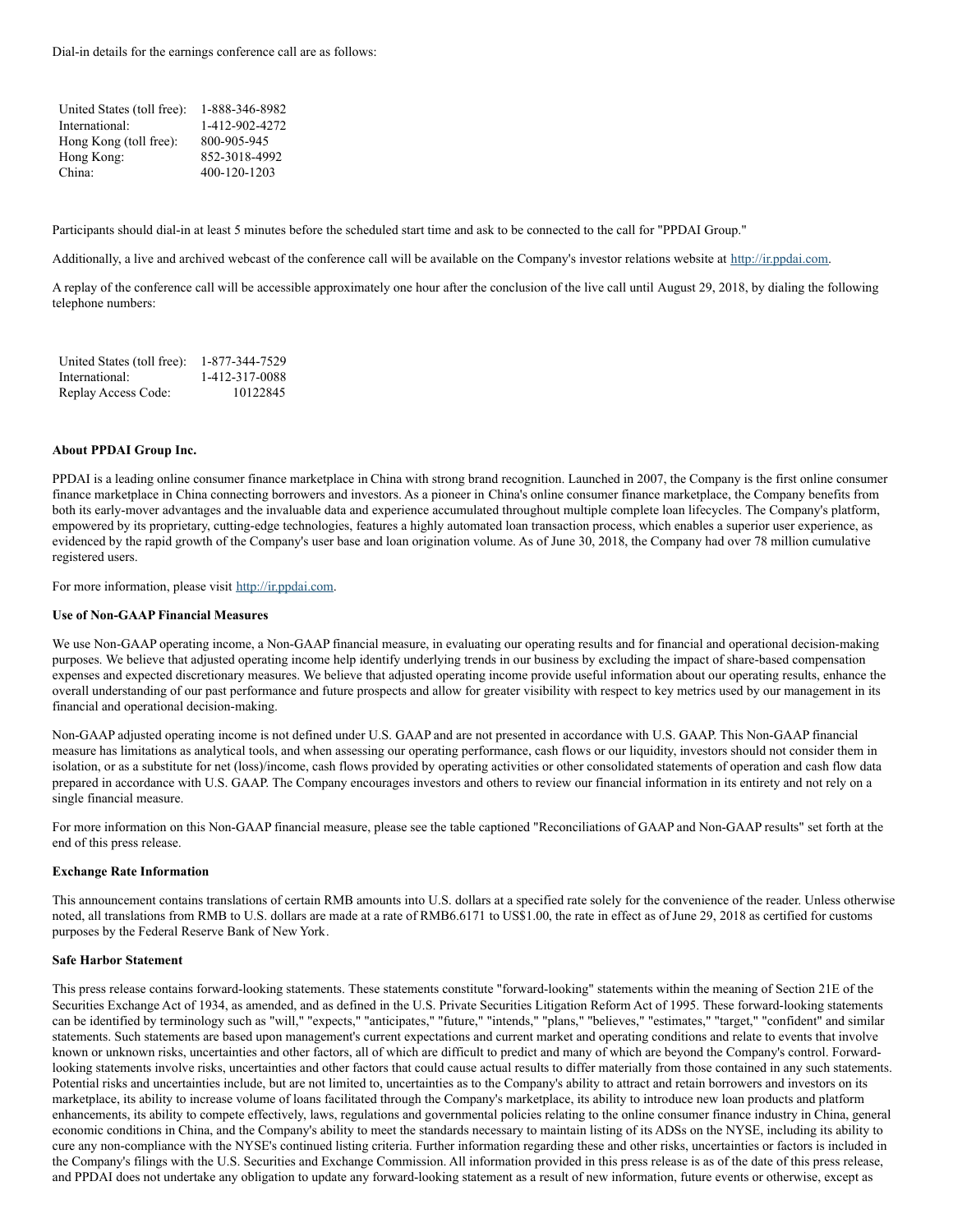required under applicable law.

## **For investor and media inquiries, please contact:**

In China: PPDAI Group Inc. Jimmy Tan / Sally Huo Tel: +86 (21) 8030 3200-8601 E-mail: [ir@ppdai.com](mailto:ir@ppdai.com)

The Piacente Group, Inc. Ross Warner Tel: +86 (10) 5730-6200 E-mail: [paipaidai@tpg-ir.com](mailto:paipaidai@tpg-ir.com)

In the United States: The Piacente Group, Inc. Brandi Piacente Tel: +1-212-481-2050 E-mail: [paipaidai@tpg-ir.com](mailto:paipaidai@tpg-ir.com)

# **PPDAI GROUP INC.**

## **UNAUDITED INTERIM CONDENSED CONSOLIDATED BALANCE SHEETS (All amounts in thousands, except for share data, or otherwise noted)**

|                                                         | As of December 31,<br>As of June 30, |                       |            |  |
|---------------------------------------------------------|--------------------------------------|-----------------------|------------|--|
|                                                         | 2017                                 | 2018                  |            |  |
|                                                         | <b>RMB</b>                           | <b>RMB</b>            | <b>USD</b> |  |
| <b>Assets</b>                                           |                                      |                       |            |  |
| Cash and cash equivalents                               | 1,891,131                            | 2,485,054             | 375,550    |  |
| Restricted cash                                         | 2,392,573                            | 2,361,996             | 356,953    |  |
| Short-term investments                                  | 1,958,910                            | 1,440,540             | 217,700    |  |
| Available for sale securities                           | 3,377                                | 4,935                 | 746        |  |
| Quality assurance fund receivable                       | 1,152,769                            | 2,043,394             | 308,805    |  |
| Intangible asset                                        | 63,760                               | 64,280                | 9,714      |  |
| Property, equipment and software, net                   | 108,248                              | 131,322               | 19,846     |  |
| Loans receivable, net of provision for loan losses      | 681,794                              | 784,299               | 118,526    |  |
| Investment in equity investees                          | 8,857                                | 12,872                | 1,945      |  |
| Accounts receivable                                     | 17,773                               | 473,660               | 71,581     |  |
| Deferred tax assets                                     | 128,361                              | 50,406                | 7,617      |  |
| Financial guarantee derivative assets                   |                                      | 52,303                | 7,904      |  |
| Contract asset                                          |                                      | 76,013                | 11,487     |  |
| Prepaid expenses and other assets                       | 145,699                              | 146,128               | 22,083     |  |
| Goodwill                                                | 50,411                               | 50,411                | 7,618      |  |
| <b>Total assets</b>                                     | 8,603,663                            | 10,177,613            | 1,538,075  |  |
| <b>Liabilities and Shareholders' Equity</b>             |                                      |                       |            |  |
| Payable to platform customers                           | 1,113,966                            | 688,967               | 104,119    |  |
| Quality assurance fund payable                          | 2,062,844                            | 3,248,858             | 490,979    |  |
| Deferred revenue                                        | 265,094                              |                       |            |  |
| Payroll and welfare payable                             | 156,831                              | 113,888               | 17,211     |  |
| Taxes payable                                           | 257,143                              | 307,055               | 46,403     |  |
| Provision for payment to investor reserve fund investor | 107,660                              | 107,660               | 16,270     |  |
| Short-term borrowing loan                               |                                      | 29,950                | 4,526      |  |
| Funds payable to investors of consolidated trusts       | 502,641                              | 437,728               | 66,151     |  |
|                                                         |                                      | 154,792               | 23,393     |  |
| Contract liability                                      |                                      |                       |            |  |
| Due to related party                                    | 11,972                               | 2,023                 | 306        |  |
| Deferred tax liabilities                                | 15,940                               | 15,940                | 2,409      |  |
| Accrued expenses and other liabilities                  | 211,614                              | 241,210               | 36,453     |  |
| Financial guarantee derivative liabilities              | 215,770                              | $\tilde{\phantom{a}}$ |            |  |
| <b>Total liabilities</b>                                | 4,921,475                            | 5,348,071             | 808,220    |  |
| <b>Commitments and contingencies</b>                    |                                      |                       |            |  |
| <b>PPDAI Group Inc. Shareholders' deficits</b>          |                                      |                       |            |  |
| Ordinary shares                                         | 100                                  | 102                   | 15         |  |
| Additional paid-in capital                              | 5,951,044                            | 5,866,091             | 886,505    |  |
| Treasury stock                                          |                                      | (2)                   |            |  |
| Statutory reserves                                      | 55,090                               | 55,090                | 8,325      |  |
| Accumulated other comprehensive income                  | 14,917                               | 25,372                | 3,834      |  |
| Accumulated deficit                                     | (2,398,984)                          | (1, 176, 885)         | (177, 857) |  |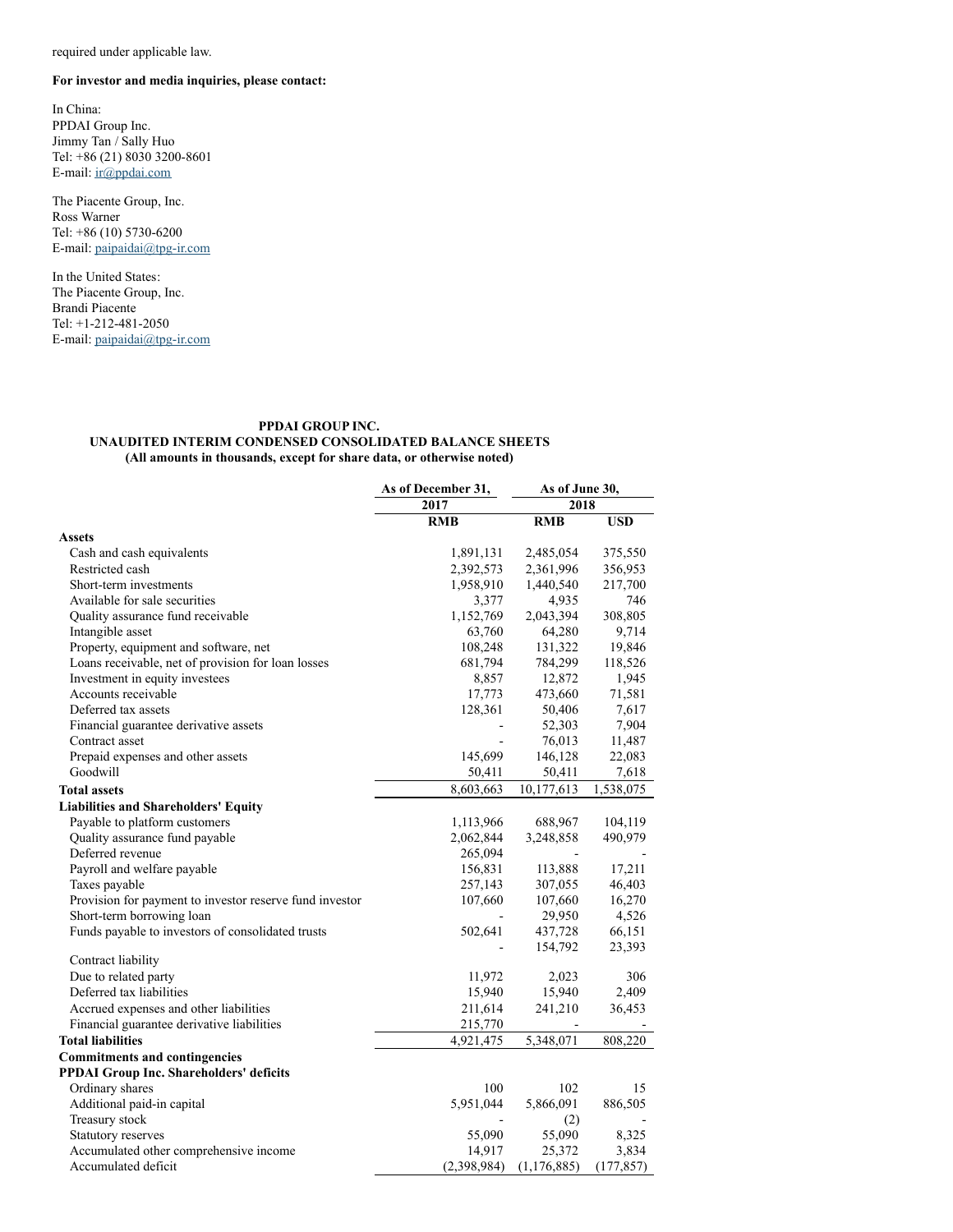| Total PPDai Groundnest shareholders' equity | 3,620,021 | 4,769,768                      | 720,833 |
|---------------------------------------------|-----------|--------------------------------|---------|
| Total shareholders' equity                  | 3.682.188 | 4.829.542                      | 729.855 |
| Total liabilities and shareholders' equity  |           | 8.603.663 10.177.613 1.538.075 |         |
|                                             |           |                                |         |

## **PPDAI GROUP INC. UNAUDITED INTERIM CONDENSED CONSOLIDATED STATEMENTS OF COMPREHENSIVE INCOME (LOSS) (All amounts in thousands, except for share data, or otherwise noted)**

|                                                            |             | For the Three Months Ended June 30, |               | For the Six Months Ended June 30, |               |               |  |
|------------------------------------------------------------|-------------|-------------------------------------|---------------|-----------------------------------|---------------|---------------|--|
|                                                            | 2017        | 2018                                |               | 2017                              |               | 2018          |  |
|                                                            | <b>RMB</b>  | <b>RMB</b>                          | <b>USD</b>    | RMB                               | <b>RMB</b>    | <b>USD</b>    |  |
| <b>Operating revenues:</b>                                 |             |                                     |               |                                   |               |               |  |
| Loan facilitation service fees                             | 810,792     | 753,260                             | 113,835       | 1,316,136                         | 1,374,069     | 207,654       |  |
| Post-facilitation service fees                             | 156,178     | 205,866                             | 31,111        | 241,576                           | 433,030       | 65,441        |  |
| Other Revenue                                              | 97,925      | 88,214                              | 13,331        | 175,695                           | 157,021       | 23,730        |  |
| Total operating revenues                                   | 1,064,895   | 1,047,340                           | 158,277       | 1,733,407                         | 1,964,120     | 296,825       |  |
| Net interest income and loan                               |             |                                     |               |                                   |               |               |  |
| provision losses                                           | 984         | 12,462                              | 1,883         | 1,449                             | 39,453        | 5,962         |  |
| Net revenues                                               | 1,065,879   | 1,059,802                           | 160,160       | 1,734,856                         | 2,003,573     | 302,787       |  |
| <b>Operating expenses:</b>                                 |             |                                     |               |                                   |               |               |  |
| Origination and servicing expenses-related                 |             |                                     |               |                                   |               |               |  |
| party                                                      | (19,617)    | (27, 557)                           | (4,165)       | (35, 554)                         | (52,890)      | (7,993)       |  |
| Origination and servicing expenses                         | (187, 404)  | (207,093)                           | (31,297)      | (344, 873)                        | (428, 859)    | (64, 811)     |  |
| Sales and marketing expenses                               | (187, 150)  | (194, 309)                          | (29, 365)     | (324, 357)                        | (345,372)     | (52, 194)     |  |
| General and administrative expenses                        | (116, 452)  | (161, 495)                          | (24, 406)     | (193, 570)                        | (307, 034)    | (46, 400)     |  |
| <b>Total operating expenses</b>                            | (510, 623)  | (590, 454)                          | (89, 233)     | (898, 354)                        | (1, 134, 155) | (171, 398)    |  |
| Other income (expenses)                                    |             |                                     |               |                                   |               |               |  |
| Gain from quality assurance fund                           | 47,656      | 151,089                             | 22,833        | 146,439                           | 210,832       | 31,862        |  |
| Realized gain (loss) from financial guarantee              |             |                                     |               |                                   |               |               |  |
| derivatives                                                | 36,078      | (101, 885)                          | (15,397)      | 99,639                            | (147, 107)    | (22, 231)     |  |
| Fair value change of financial guarantee                   |             |                                     |               |                                   |               |               |  |
| derivatives                                                | 101,402     | 196,543                             | 29,702        | 144,747                           | 268,073       | 40,512        |  |
| Other income, net                                          | 8,109       | 50,748                              | 7,669         | 11,578                            | 96,776        | 14,625        |  |
| Profit before income tax expense                           | 748,501     | 765,843                             | 115,734       | 1,238,905                         | 1,297,992     | 196,157       |  |
| Income tax expenses                                        | (116,701)   | (158,049)                           | (23, 885)     | (190, 305)                        | (252, 634)    | (38, 179)     |  |
| Net profit                                                 | 631,800     | 607,794                             | 91,849        | 1,048,600                         | 1,045,358     | 157,978       |  |
| Net profit (loss) attributable to non-controlling          |             |                                     |               |                                   |               |               |  |
| interest shareholders                                      |             | 1,235                               | 187           |                                   | (247)         | (37)          |  |
| Net profit attributable to PPDai Group Inc.                | 631,800     | 606,559                             | 91,662        | 1048,600                          | 1,045,605     | 158,015       |  |
| Accretion on Series A convertible redeemable               |             |                                     |               |                                   |               |               |  |
| preferred shares to redemption value                       | (340,016)   |                                     |               | (620, 026)                        |               |               |  |
| Accretion on Series B convertible redeemable               |             |                                     |               |                                   |               |               |  |
| preferred shares to redemption value                       | (219, 882)  |                                     |               | (424, 146)                        |               |               |  |
| Accretion on Series C convertible redeemable               |             |                                     |               |                                   |               |               |  |
| preferred shares to redemption value                       | (194, 676)  |                                     |               | (412,314)                         |               |               |  |
| Net profit (loss) attributable to ordinary                 |             |                                     |               |                                   |               |               |  |
| shareholders                                               | (122, 774)  | 606,559                             | 91,662        | (407, 886)                        | 1,045,605     | 158,015       |  |
| Net profit attributable to PPDai Group                     |             |                                     |               |                                   |               |               |  |
| Inc.                                                       | 631,800     | 606,559                             | 91,662        | 1,048,600                         | 1,045,605     | 158,015       |  |
| Foreign currency translation adjustment, net of<br>nil tax | 40,806      | 51,751                              | 7,821         | 49,141                            | 10,455        | 1,580         |  |
| Total comprehensive income attributable                    |             |                                     |               |                                   |               |               |  |
| to PPDAIGroup Inc.                                         | 672,606     | 658,310                             | 99,483        | 1,097,741                         | 1,056,060     | 159,595       |  |
| Weighted average number of ordinary shares                 |             |                                     |               |                                   |               |               |  |
| used in computing net income/(loss) per                    |             |                                     |               |                                   |               |               |  |
| share                                                      |             |                                     |               |                                   |               |               |  |
| Basic                                                      | 665,000,000 | 1,505,581,042                       | 1,505,581,042 | 665,000,000                       | 1,504,315,031 | 1,504,315,031 |  |
| Diluted                                                    | 665,000,000 | 1,621,402,274                       | 1,621,402,274 | 665,000,000                       | 1,612,638,809 | 1,612,638,809 |  |
| Income (loss) per share -Basic                             | (0.1847)    | 0.4029                              | 0.0609        | (0.6134)                          | 0.6951        | 0.1050        |  |
| Income (loss) per ADS-Basic                                | (0.9236)    | 2.0144                              | 0.3044        | (3.0668)                          | 3.4754        | 0.5252        |  |
| Income (loss) per share -Diluted                           | (0.1847)    | 0.3741                              | 0.0565        | (0.6134)                          | 0.6484        | 0.0980        |  |
| Income (loss) per ADS-Diluted                              | (0.9236)    | 1.8705                              | 0.2827        | (3.0668)                          | 3.2419        | 0.4899        |  |